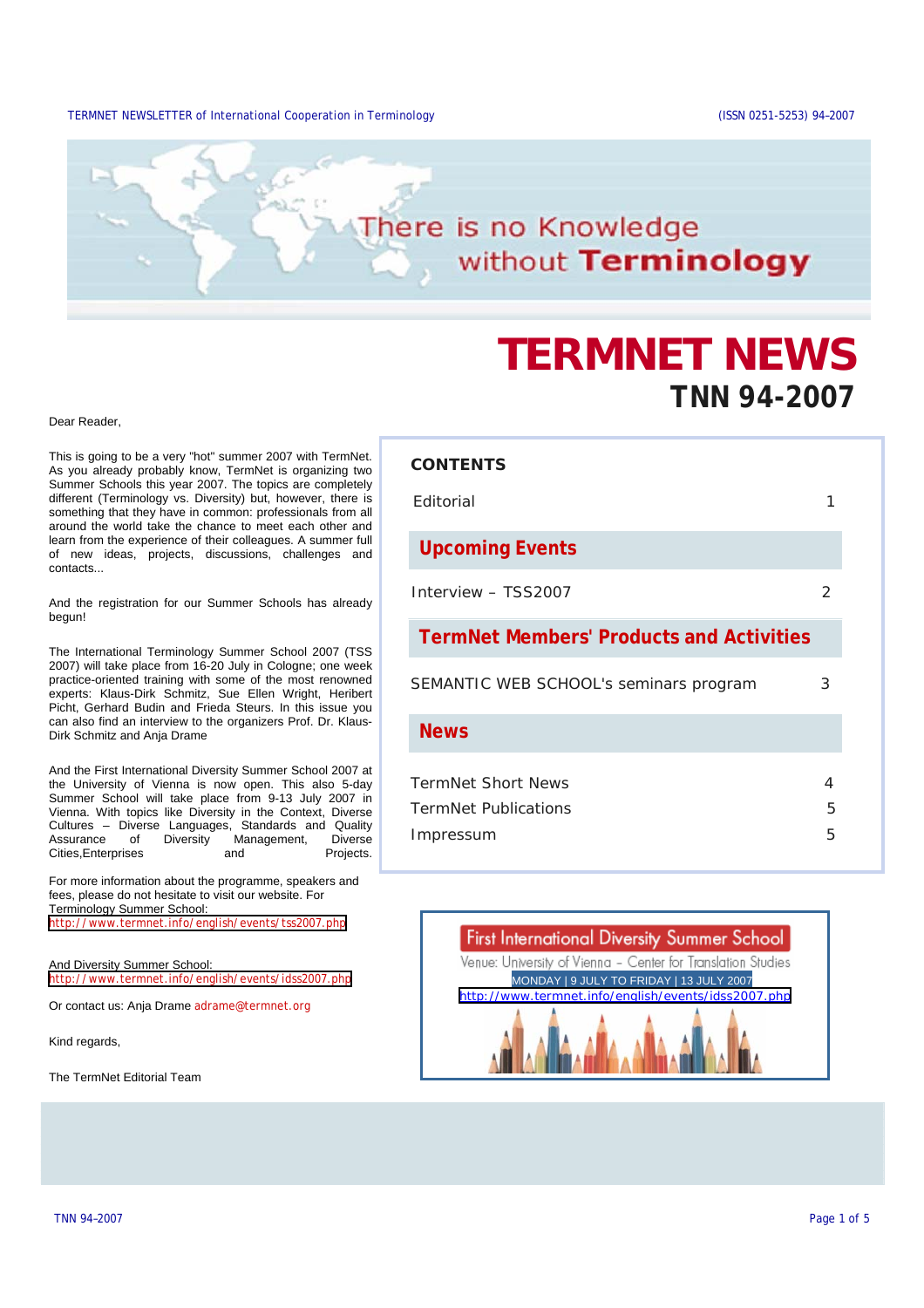# **Upcoming Events**

# **Interview – International Terminology Summer School 2007**

Like every year, there will be an International Terminology Summer School in 2007. After the University of Vienna in 2006, this year's TSS will be hosted by the Instutute for Information Management at the Cologne University of Applied Sciences, Germany. We talked to the organizers Prof. Dr. Klaus-Dirk Schmitz and Anja Drame

#### **Question:**

Prof. Schmitz, your institute will host TSS for the second time this year. As trainer, however, you belong to the TSS team for a much longer period. In your opinion, how has the event changed over time?

#### **Schmitz:**

In the course of years the idea of TSS has changed quite drastically indeed. It all began as an basics course. Later there were attempts to run Summer Schools or Summer Academies, as we called it, aiming at particular target groups\*. For instance we have developed and realized train-the-trainer seminars or one focused on terminology applications in localization. But it has always shown that there is a huge demand for a basic introduction. We are now again tackling this demand in the first place. Back to Square 1, so to speak. Of course the content and tools for terminology work have changes as well since the first TSS nearly a quarter of a century ago. New fields like localization and semantic interoperability have joined the traditional ones like terminology standardization or translation. Our topics always cover the most recent developments in science and technology and problem fields.

#### **Question**:

The title of the event reads "Terminology Management: Theory, Practice and Applications". However, there are a multitude of training, workshops and conferences on the market, which are dealing with terminology. What makes TSS so special?

#### **Schmitz:**

It is true, there are many conferences. Usually these are focusing on very specific aspects only and consist of disconnected or even incoherent papers. Other that these, TSS covers the whole spectrum of knowledge, and skills that are needed to do good and sound terminology work. Moreover, with TSS we try to remain independent from single software providers. Most terminology seminars are a bit too tool-specific.

#### Drame:

There are a few university courses. But these are way too timeconsuming and theoretic for most. Especially for those, who are already working and need this qualification for their job.

#### **Schmitz:**

True. Furthermore, not all universities offer adequate terminology training to students of related subjects. For this reason we offer 6 ECTS according to the European Credit Transfer System for participation. This is a special appeal for students (together with the huge discount).

#### **Question:**

Which target group are you aiming at exactly then: Students, scientists or practitioners?

#### **Schmitz:**

The answer would be "yes". Three times yes. We address students of universities without terminology curriculum. The ECTS are relevant for them. Scientists might be most interested in didactical questions, how to teach terminology work. Besides getting insight into terminology practice, that is. Practitioners will find authentic examples, real-life exercises and a comprehensive introduction into the field.

#### **Drame:**

You must not forget to mention that TSS addresses all age groups and backgrounds. Diversity is really no foreign word for us.

#### **Question:**

But is a course for such a heterogeneous group achievable and reasonable at all?

#### **Schmitz:**

Heterogeneousity is hard to avoid. We always had this kind of groups in the past. However, feedback we received always showed that this is not seen as a problem by the majority of participants. On the contrary, mutual benefiting from each other's experiences is desired. TSS program also takes different kinds and levels of experience into account and offers the chance for discussion rounds, breakaway sessions and special foci.

#### **Drame:**

The participants at TSS do not only learn from what the trainers tell them during their lectures but from each other in the first place. The most important message we try to teach is "you are not alone out there" and "take a step back and take another look at the broader picture and you'll be surprised that other might have made almost similar experiences". Learn to learn from each other. The rest is pure theory. A crash course like TSS is an incredibly efficient way to network within the community and beyond. Many friendships and new contacts stay alive long after the course. I can tell from personal experience.

#### **Question:**

One last question about costs for participating...?

#### **Schmitz:**

Costs range in the lower categories of what is usually charged for training. This is not in the least because we have non-commercial background and luckily can make use of university infrastructures. But we also have to be self-supporting. Even more so because we are proudly independent and impartial and do not want to become depending from commercial sponsors. We have to be able to carry all costs on the one hand and be affordable for all on the other hand. We are proud to have achieved this in the past years.

#### **Drame:**

(laughs) And where else does one get world-class experts for the different terminology applications who take time during a whole week to help the most individual problems and tell you all you ever wanted to know about terminology work?



TSS 2007 will take place in Cologne from 16 -20 July.

More information about TSS 2007 on: <http://www.termnet.org/english/events/tss2007.php>

or contact adrame@termnet.org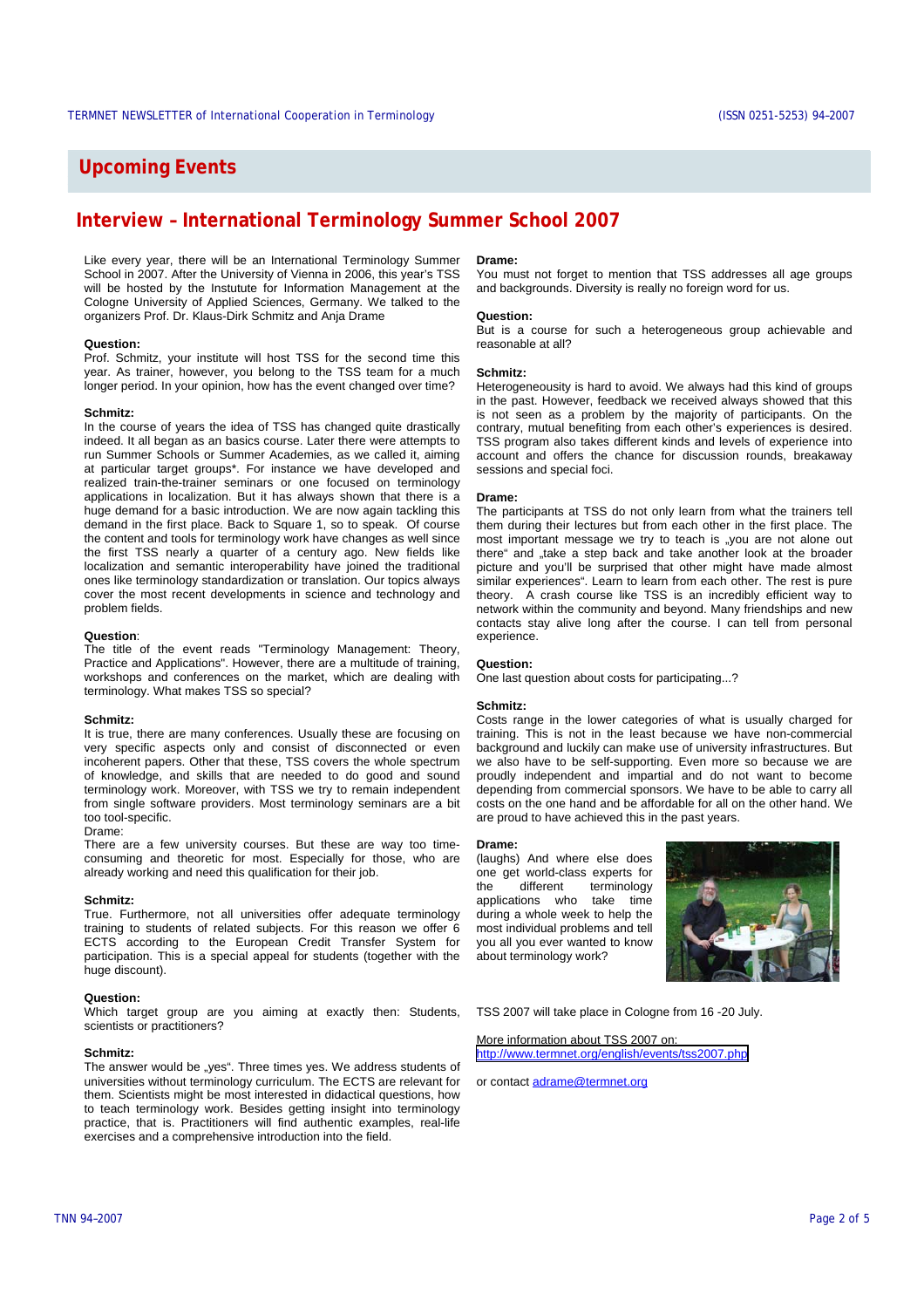# **TermNet Members' Products and Activities**

# **SEMANTIC WEB SCHOOL's seminars program for spring and summer 2007**

| Modul-01 / Semantic View: Grundlagen, Nutzen und Tools des Semantic Web                                                                      | □      | 29.03.2007 | □                           | 27.09.2007 |
|----------------------------------------------------------------------------------------------------------------------------------------------|--------|------------|-----------------------------|------------|
| http://www.semantic-web.at/5.70.70.module.m01-semantic-view-grundlagen-nutzen-und-tools-des-<br>semantic-web.htm                             |        |            |                             |            |
| Modul-02 / Semantic Projects: Entwicklung, Management und RollOut semantischer Projekte                                                      | П      | 30.03.2007 | □                           | 28.09.2007 |
| http://www.semantic-web.at/5.87.87.module.m02-semantic-projects-entwicklung-management-und-<br>rollout-semantischer-projekte.htm             |        |            |                             |            |
| Modul-03 / Knowledge Discovery: Textmining und Informations-Visualisierung in<br>Wissensbeständen                                            | П      | 16.04.2007 | □                           | 09.10.2007 |
| http://www.semantic-web.at/5.66.66.module.m03-knowledge-discovery-textmining-und-informations-<br>visualisierung-in-wissensbestaenden.htm    |        |            |                             |            |
| Workshop-01 / Textmining: Werkzeuge für automatische Textanalyse und die<br><b>Inhaltserschließung</b>                                       | П      | 17.04.2007 | ш                           | 10.10.2007 |
| http://www.semantic-web.at/5.83.83.module.t01-tool-workshop-textmining-werkzeuge-fuer-<br>automatische-textanalyse-und-inhaltserschliess.htm |        |            |                             |            |
| Modul-04 / Semantic Knowledge Maps: Wissensrepräsentation durch Topic Maps & andere<br><b>Standards</b>                                      | П      | 26.04.2007 | П                           | 18.10.2007 |
| http://www.semantic-web.at/5.65.65.module.m04-semantic-knowledge-maps-<br>wissensrepraesentation-durch-topic-maps-andere-standards.htm       |        |            |                             |            |
| Workshop-02 / Topic Maps: Werkzeuge für die Wissensrepräsentation in der betrieblichen<br><b>Praxis</b>                                      | □      | 27.04.2007 | П                           | 19.10.2007 |
| http://www.semantic-web.at/5.62.62.module.t02-tool-workshop-topic-maps-und-skos-werkzeuge-<br>fuer-die-wissensmodellierung-in-der-betrie.htm |        |            |                             |            |
| Modul-05 / Semantic Models: Informationsintegration und Wissenmodellierung durch<br><b>Ontologien</b>                                        | П      | 14.05.2007 | $\Box$                      | 06.11.2007 |
| http://www.semantic-web.at/5.64.64.module.m05-semantic-models-informationsintegration-und-<br>wissenmodellierung-durch-ontologien.htm        |        |            |                             |            |
| Workshop-03 / Ontologie-Editoren: Werkzeuge für die Entwicklung und Pflege Semantischer<br><b>Systeme</b>                                    | □      | 15.05.2007 | □                           | 07.11.2007 |
| http://www.semantic-web.at/5.61.61.module.t03-tool-workshop-ontologie-editoren-werkzeuge-fuer-<br>die-entwicklung-und-pflege-semantische.htm |        |            |                             |            |
| Modul-06 / Semantic Lifting: Konzepte der Daten- und Systemintegration mit semantischen<br><b>Technologien</b>                               | □      | 24.05.2007 | $\Box$                      | 15.11.2007 |
| http://www.semantic-web.at/5.63.63.module.m06-semantic-lifting-konzepte-der-daten-und-<br>systemintegration-mit-semantischen-technologie.htm |        |            | $\mathcal{L}_{\mathcal{A}}$ |            |
| Workshop-04 / Triple Stores, D2RQ, SPARQL: Werkzeuge für die IT- und Daten-Integration im<br><b>Semantic Web</b>                             | □      | 25.05.2007 | $\Box$                      | 16.11.2007 |
| http://www.semantic-web.at/5.69.69.module.t04-tool-workshop-triple-stores-spargl-und-d2rg-<br>werkzeuge-fuer-die-it-und-daten-integratio.htm |        |            |                             |            |
| Modul-07 / Social Software und "Web 2.0": Semantic Wikis, Social Tagging und eLearning 2.0                                                   | □      | 18.06.2007 | □                           | 04.12.2007 |
| http://www.semantic-web.at/5.67.67.module.m07-social-software-und-web-2-0-semantic-wikis-social-<br>tagging-und-elearning-2-0.htm            |        |            |                             |            |
| Workshop-05 / Semantic Wikis & Social Software: Werkzeuge für die kollaborative Content-<br>Erstellung                                       | $\Box$ | 19.06.2007 | $\Box$                      | 05.12.2007 |
| http://www.semantic-web.at/5.86.86.module.t05-tool-workshop-semantic-wikis-social-software-<br>werkzeuge-fuer-die-kollaborative-content.htm  |        |            |                             |            |
| Seminar-Angebote<br>http://www.semantic-web.at/5.module.htm                                                                                  |        |            |                             |            |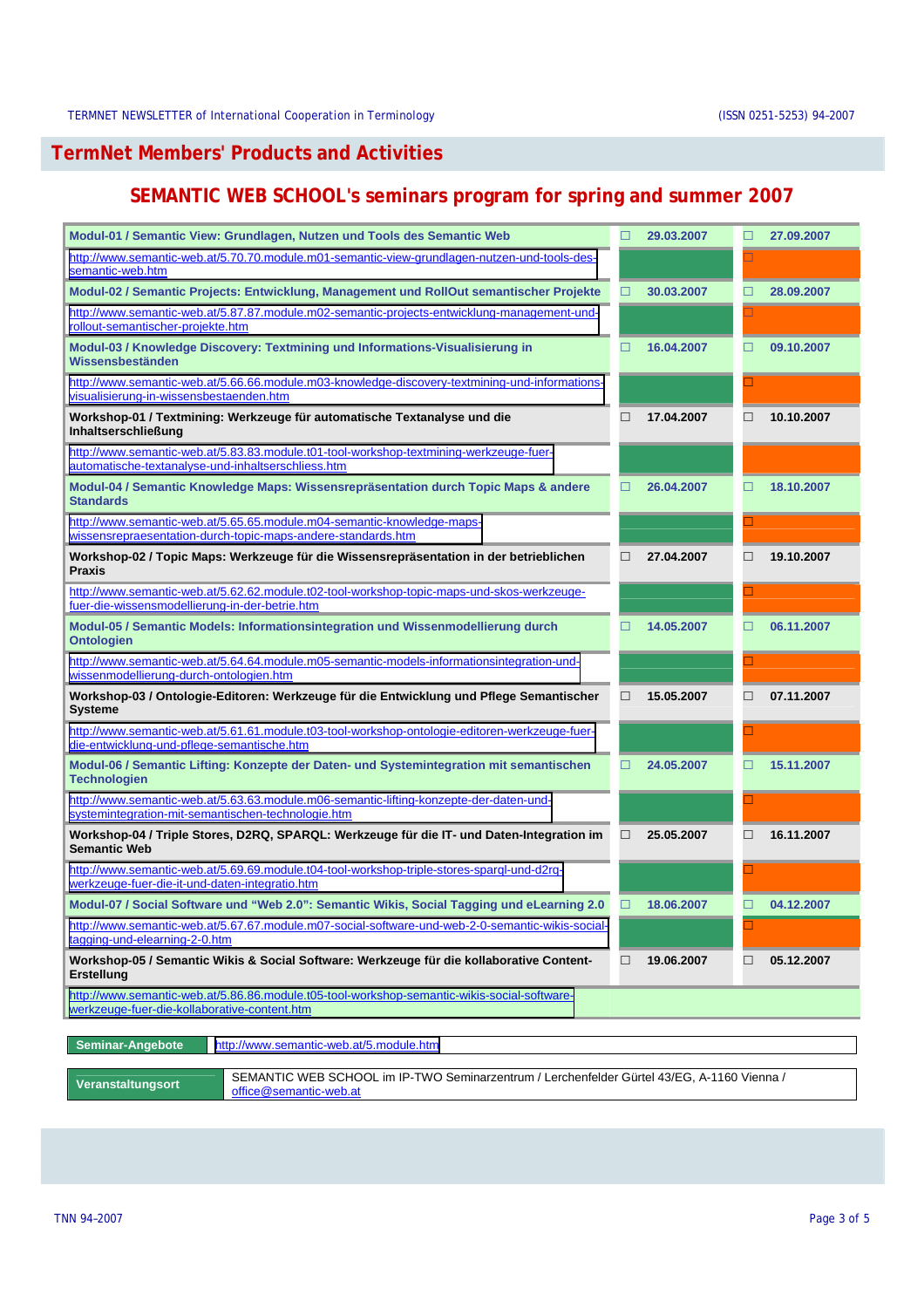# **TermNet Short News**

## **Language Services Industry featured in TIME magazine**

*TIME* magazine reporter Jeff Ressner featured the business of translation, both in government and the private sector, in the January 12, 2007, issue (full article: [http://www.time.com/time/magazine/article/0,9171,1576836-1,00.html\).](http://www.time.com/time/magazine/article/0,9171,1576836-1,00.html) Citing Common Sense Advisory's estimate of the size of the language industry, he also turned to the firm's president and chief research officer, Don DePalma, for insight about what's driving the market for global communication and product localization.

## **Ubuntu**

Ubuntu is a free, open source Linux-based operating system that starts with the breadth of Debian and adds regular releases (every six months), a clear focus on the user and usability (it should "Just Work", TM) and a commitment to security updates with 18 months of support for every release (and with 6.06 LTS you get 3 years on the desktop and 5 on the server!). Ubuntu ships with the latest GNOME release as well as a selection of server and desktop software that makes for a comfortable desktop experience off a single installation CD.

More on <http://www.ubuntu.com>

## **Ph.D Dissertation (Ohio University, 2005) deals with Information and Communication Technology as Tool for Socio-Economic and Political Development**

The case study by Juliet E. Evusa examines the National Council of Churches of Kenya (NCCK) Huruma Community Telecenter. This interesting study highlights among others the importance of diversity questions and local content production as crucial factors in this process.

[http://www.ohiolink.edu/etd/view.cgi?acc\\_num=ohiou1126819224](http://www.ohiolink.edu/etd/view.cgi?acc_num=ohiou1126819224)

### **The Vision 2020 plan envisions Malaysia as a developed country by 2020** with the establishment of a K (knowledge)-

community. Special emphasis has been given to development of infrastructure and potential human capital by involving state, local governments as well as the private-public community. ICT plans for universal access, content development, affordability, lifelong learning have been started. RM 1098 million was allocated for ICT- related activities for bridging the Digital Divide with RM10 million for local content development in the 8th Malaysian plan.

Malaysia is a multiethnic society and the knowledge and digital divide is multidimensional in nature, this implies that great care has to be taken in the proper and fair implementation of the projects. A better system of data collection and a feedback mechanism needs to be in place for the same.

Read the full article here:<http://www.i4donline.net/articles/current-article.asp?articleid=987&typ=Features>

## **Commonwealth Connects Programme**

The Commonwealth Connects Programme is helping to bridge the deepening Digital Divide across the 53 countries of the Commonwealth. In an attempt to mitigate this increasing digital fragmentation, a collaborative effort of the Commonwealth Secretariat, Commonwealth partner agencies and member countries has formed the Commonwealth Connects Programme.It is a multistakeholder partnership aimed at tapping available Commonwealth resources to fast track positive change. It is a unique initiative that enables the transfer of technology and expertise across the whole Commonwealth. The website features a project Marketplace as well as Expert Discussion Forum on issues such as local content creation, local languages for bridging the Digital Divide. Learn more about the programme:<http://www.commonwealthconnects.net/comcon/Default.aspx?tabid=69>

# **Report of three thematic debates of the Bureau of the Intergovernmental Council for the UNESCO Information for All Programme (IFAP): Issues and Outcomes**

Download the report from the UNESCO portal (Pdf 28 pages) [http://portal.unesco.org/ci/en/files/20306/11292292401IFAP\\_Thematic\\_Debates.pdf/IFAP\\_Thematic\\_Debates.pdf](http://portal.unesco.org/ci/en/files/20306/11292292401IFAP_Thematic_Debates.pdf/IFAP_Thematic_Debates.pdf)

## **New African Search Engine**

ASE (African Search Engine) was launched 2 weeks ago to index African contexts in the Web. ASE is not robot powered by verified by humans to ensure quality. More:<http://topics.developmentgateway.org/ict/rc/ItemDetail.do?itemId=1090043> ASE: <http://www.isearchafrica.com/>